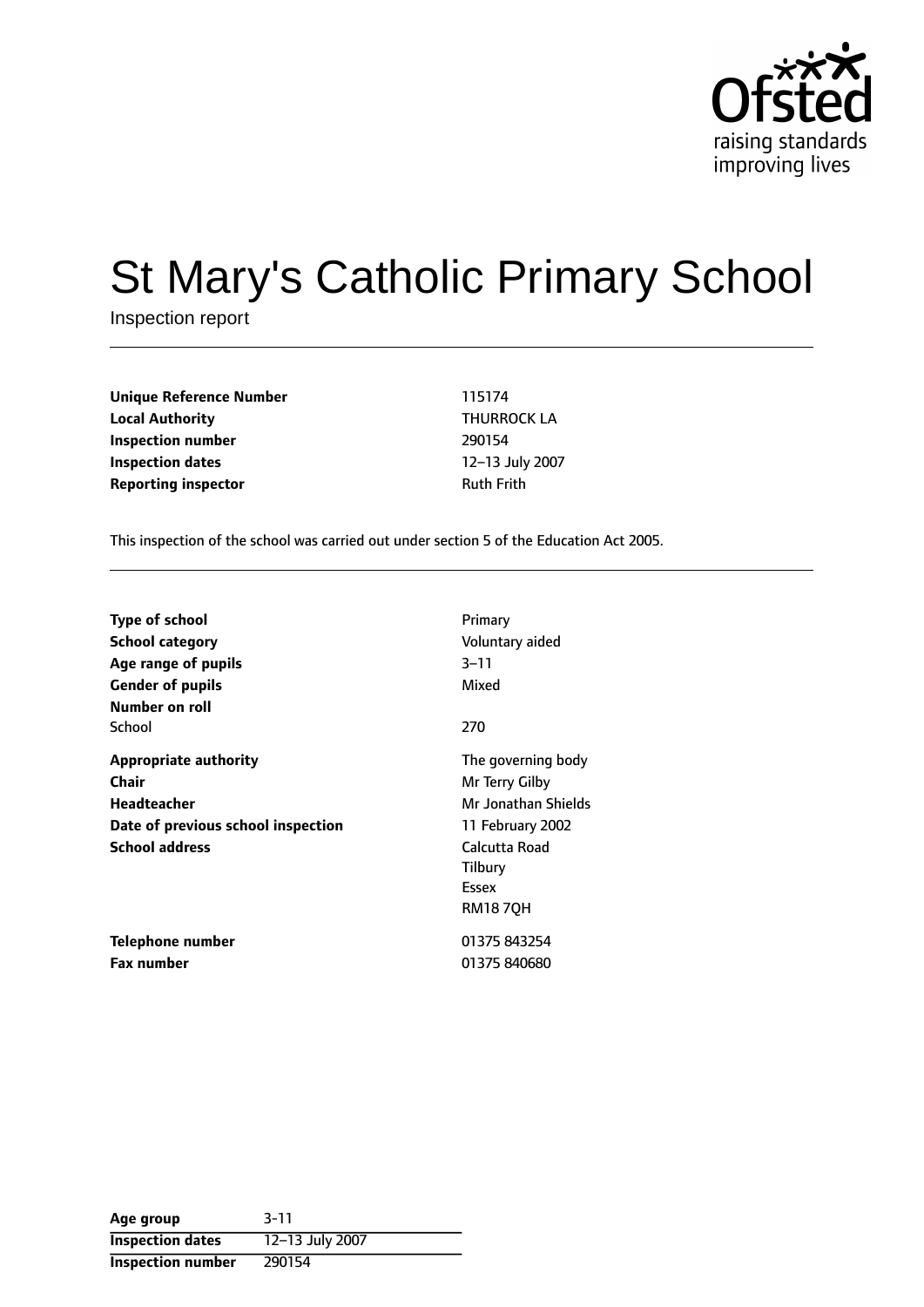.

© Crown copyright 2007

#### Website: www.ofsted.gov.uk

This document may be reproduced in whole or in part for non-commercial educational purposes, provided that the information quoted is reproduced without adaptation and the source and date of publication are stated.

Further copies of this report are obtainable from the school. Under the Education Act 2005, the school must provide a copy of this report free of charge to certain categories of people. A charge not exceeding the full cost of reproduction may be made for any other copies supplied.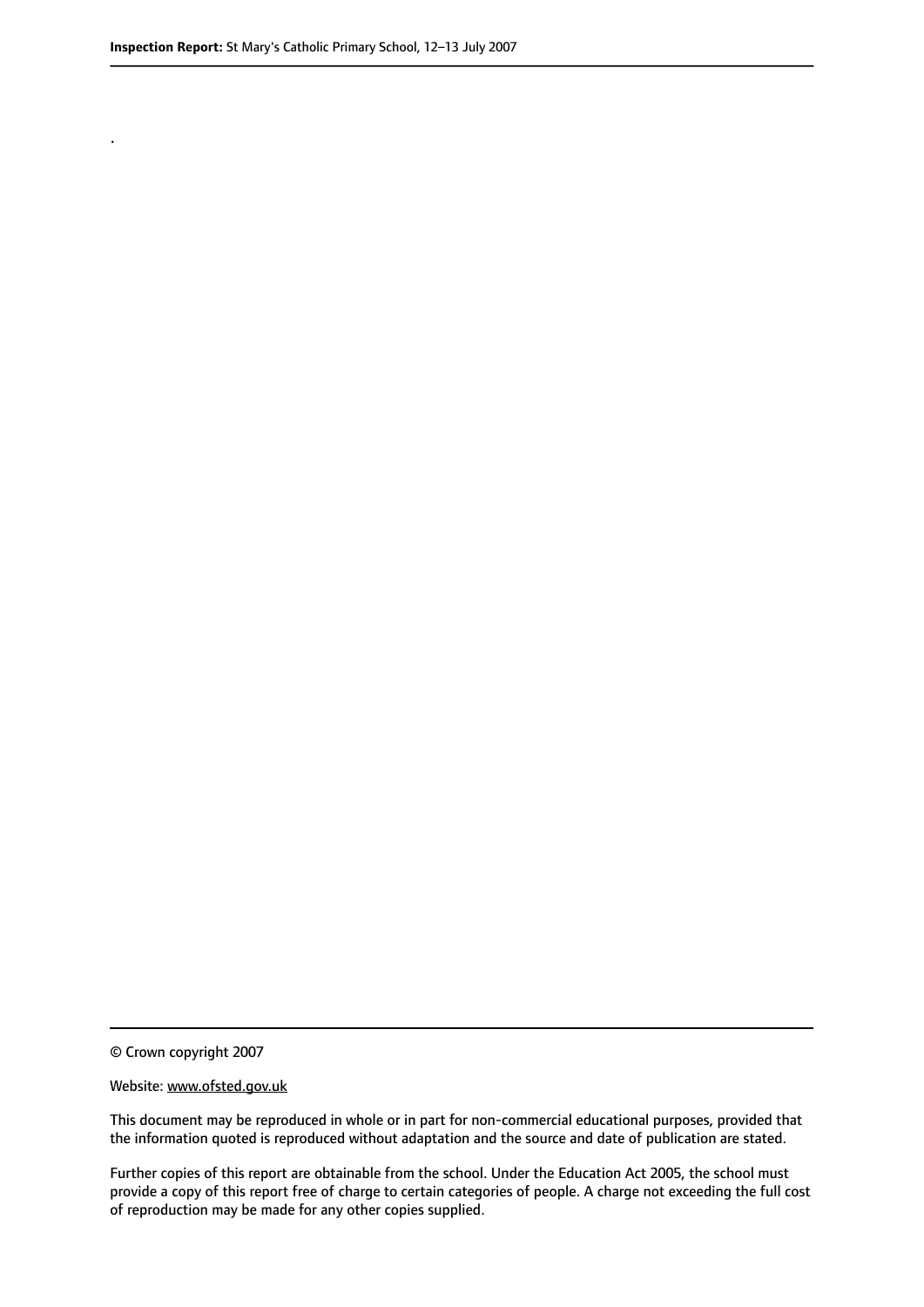# **Introduction**

The inspection was carried out by three Additional Inspectors.

## **Description of the school**

This is a larger than average sized primary school situated in an area with higher levels of social and economic disadvantage than found nationally. Many, but not all, children enter school with standards well below those usually seen. The proportion of pupils with learning difficulties is broadly average. There is an increasing number of pupils from minority ethnic groups and the proportion of pupils with English as an additional language has also risen to almost a quarter. The school has pupils who are looked after by others than their immediate family or who come from the Traveller community. A higher than average percentage of pupils join or leave the school part way through their primary schooling.

### **Key for inspection grades**

| Grade 1 | Outstanding  |
|---------|--------------|
| Grade 2 | Good         |
| Grade 3 | Satisfactory |
| Grade 4 | Inadequate   |
|         |              |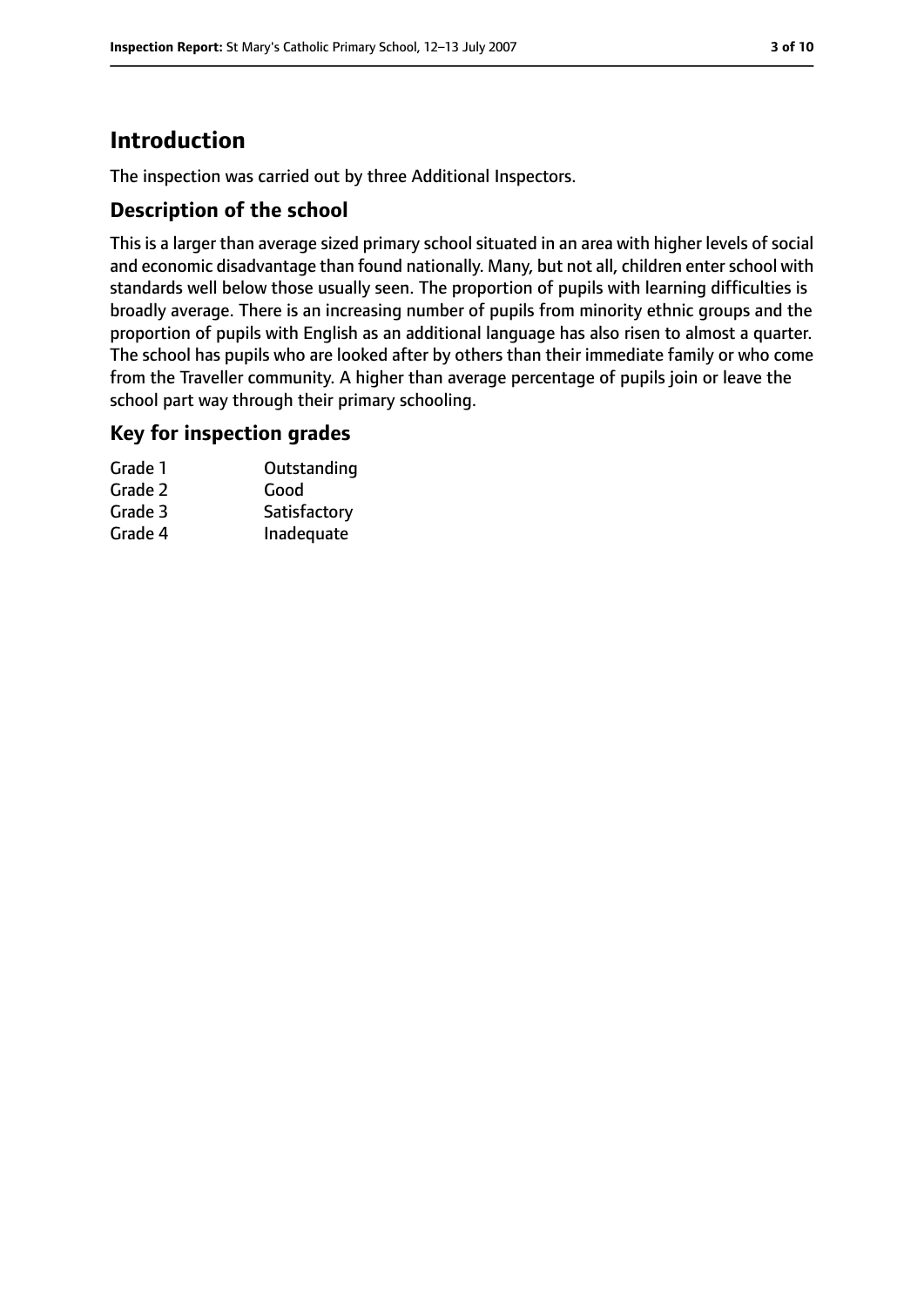# **Overall effectiveness of the school**

#### **Grade: 2**

This is a good school where the warm and friendly atmosphere encourages pupils to enjoy their education and do well. Staff are successful in widening pupils' horizons so they acquire good knowledge and understanding of local and wider communities and develop a broad range of personal and academic skills. This prepares them well for later life.

Good improvements have been made since the previous inspection and these have helped to raise pupils' standards and achievement. This good work has been recognised by parents who are positive about the school and appreciative of the work of staff. 'I feel that all the staff are caring, supportive and professional'. Significant improvements have been made to the Nursery and Reception, where provision is good.

Throughout the school, good quality teaching helps pupils to do well. This is because their learning is developed systematically through the provision of challenging work and activities which match their capabilities. Standards are rising but older pupils still suffer from the legacy of weaker provision when progress was only satisfactory. Year 2 standards are broadly average whereas Year 6 standards are generally average in English but below in mathematics and science. Staff are improving standards in science, for example, by providing more investigative activities and are aware of the need to also focus on developing pupils' mental mathematics and information and communication technology (ICT) skills.

The good curriculum provides pupils with a range of interesting learning opportunities. Because they enjoy what they are doing, pupils behave well, attend school regularly and develop good attitudes to learning. Pupils' personal development and well-being, including their spiritual, moral, social and cultural development, are good. They develop excellent relationships and respect the views of others and different ways of living from their own. Consequently, the school is a harmonious community. Care, support and guidance are also good and help pupils to develop into confident learners whose good knowledge and understanding is encouraging them to live safe and healthy lives.

Leadership and management are good and result in the school providing good value for money. The headteacher shows a strong commitment to the school and local community, and provides a good lead to colleagues. Self-evaluation is accurate and insightful, so staff and governors have a clear understanding of how well the school is doing and what it needs to do next. The enthusiasm and commitment of staff and governors, together with the headteacher's good leadership, indicate that the school has good capacity for further improvement.

## **What the school should do to improve further**

- Improve pupils' skills in mental calculation to raise overall standards in mathematics.
- Increase opportunities for pupils to use ICT across all areas of learning.

## **Achievement and standards**

#### **Grade: 2**

From frequently well below average starting points pupils make good progress and achieve well. Children make a good start in the Nursery and Reception, particularly in their personal, social and emotional development and communication skills. However, by the time they enter Year 1, some do not reach the levels expected for their age because they start from such a low base. Staff build on the pupils' early successes, and standards for the current Year 2 are broadly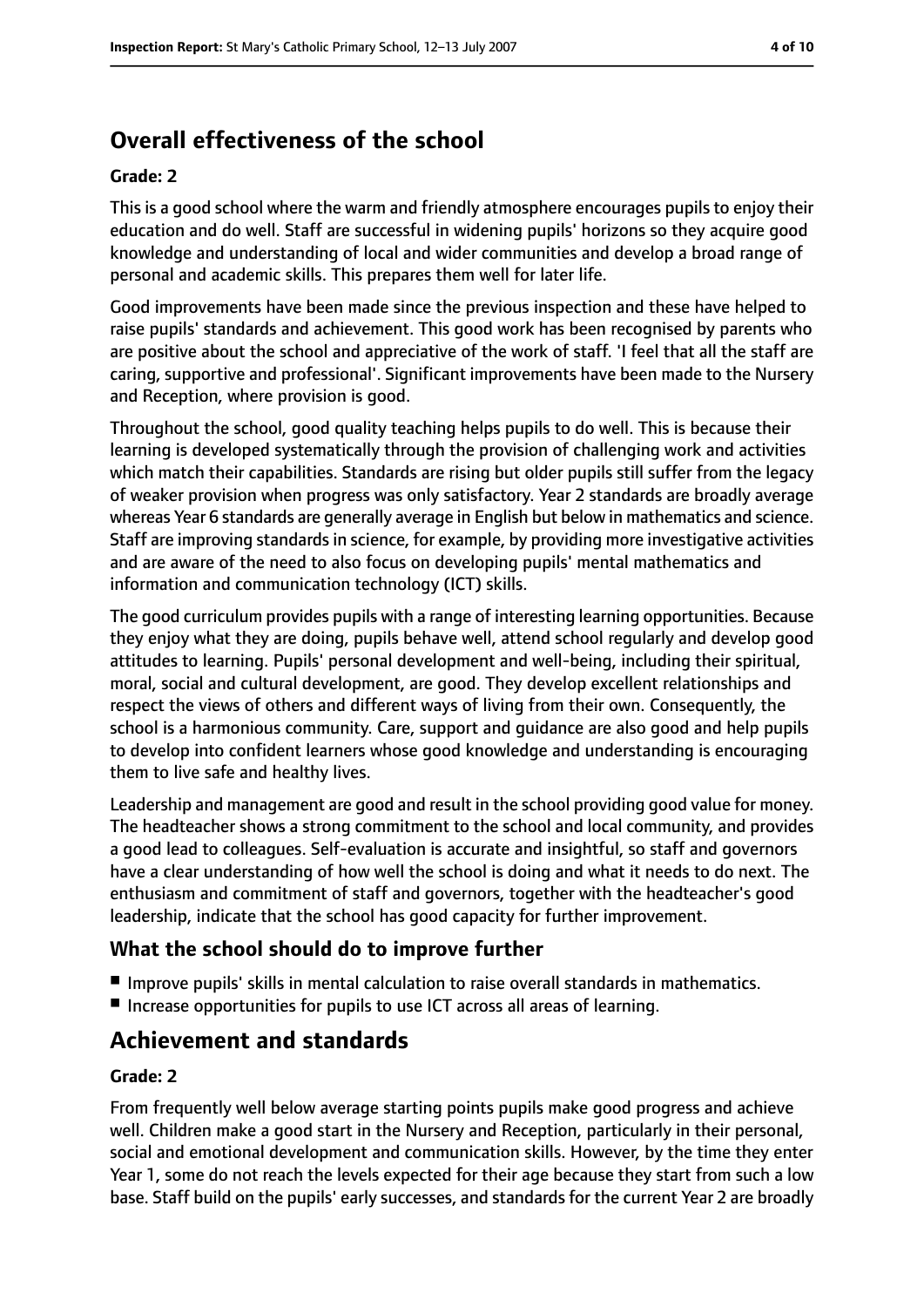average. This reflects significant improvement from the 2006 Year 2 national assessments when pupils reached below average standards overall, particularly in reading. The 2006 Year 6 national test results indicated a decline, with pupils achieving below average standards in English, mathematics and science. This reflects that particular cohort who had particularly low attainment on entry to Key Stage 1, and also inconsistency in their teaching over the years. Additional support was given and the school met its realistic targets. The rate of progress of the current Year 6 has improved significantly and they are working at broadly average standards in English and below average levels in mathematics and science. Different groups of pupils generally make similarly good progress.

# **Personal development and well-being**

### **Grade: 2**

The school places high priority on this area of its work. Pupils settle into school well and quickly make new friends. They are generally courteous and polite, give of their best and take pride in their work. Their behaviour and attitudes are good because they enjoy what they do. Pupils grow in self-awareness, think in moral terms and reflect upon their feelings and actions. They report that there is very little bullying. They enjoy school, attend well and are particularly enthusiastic about the clubs they join and the visits they make. Pupils have good knowledge and understanding of how to live healthy lifestyles and a good understanding of personal safety. This is influencing what they do. They readily offer their views to help improve the school and its environment. Whether supporting an overseas school, raising funds for charities or acting as 'yellow caps' in the playground by supporting others, pupils contribute fully. They are building a good foundation for later life and learning the skills they need for the next stage of their education.

# **Quality of provision**

## **Teaching and learning**

### **Grade: 2**

Relationships between staff and pupils are excellent. Teachers have high expectations of pupils and motivate them well. Pupils are fully engaged and are mostly keen to contribute to discussions. Good questioning by teachers develops pupils' own ideas. Teachers plan lessons well to meet the full range of pupils' needs. They generate pupils' enthusiasm for learning new skills and match tasks carefully to their widely varying stages of development. As a result, pupils make good progress in their learning from relatively low starting points. Teachers and teaching assistants work closely together to support pupils. This teamwork is particularly effective in supporting a significant minority of pupils with learning and behavioural difficulties and those who are at an early stage of learning English. Ongoing assessment and the tracking of pupils' progress provide useful information to help teachers plan the next steps in learning. However, teachers' marking does not always help pupils to know what they should do to improve.

## **Curriculum and other activities**

#### **Grade: 2**

A key success of the curriculum is the way in which it promotes pupils' enjoyment in learning. In the Foundation Stage, children experience a good range of activities across all areas of learning both in the class and outside. The school modifies its curriculum effectively so that those with learning difficulties or disabilities progress well. Pupils at the early stages of learning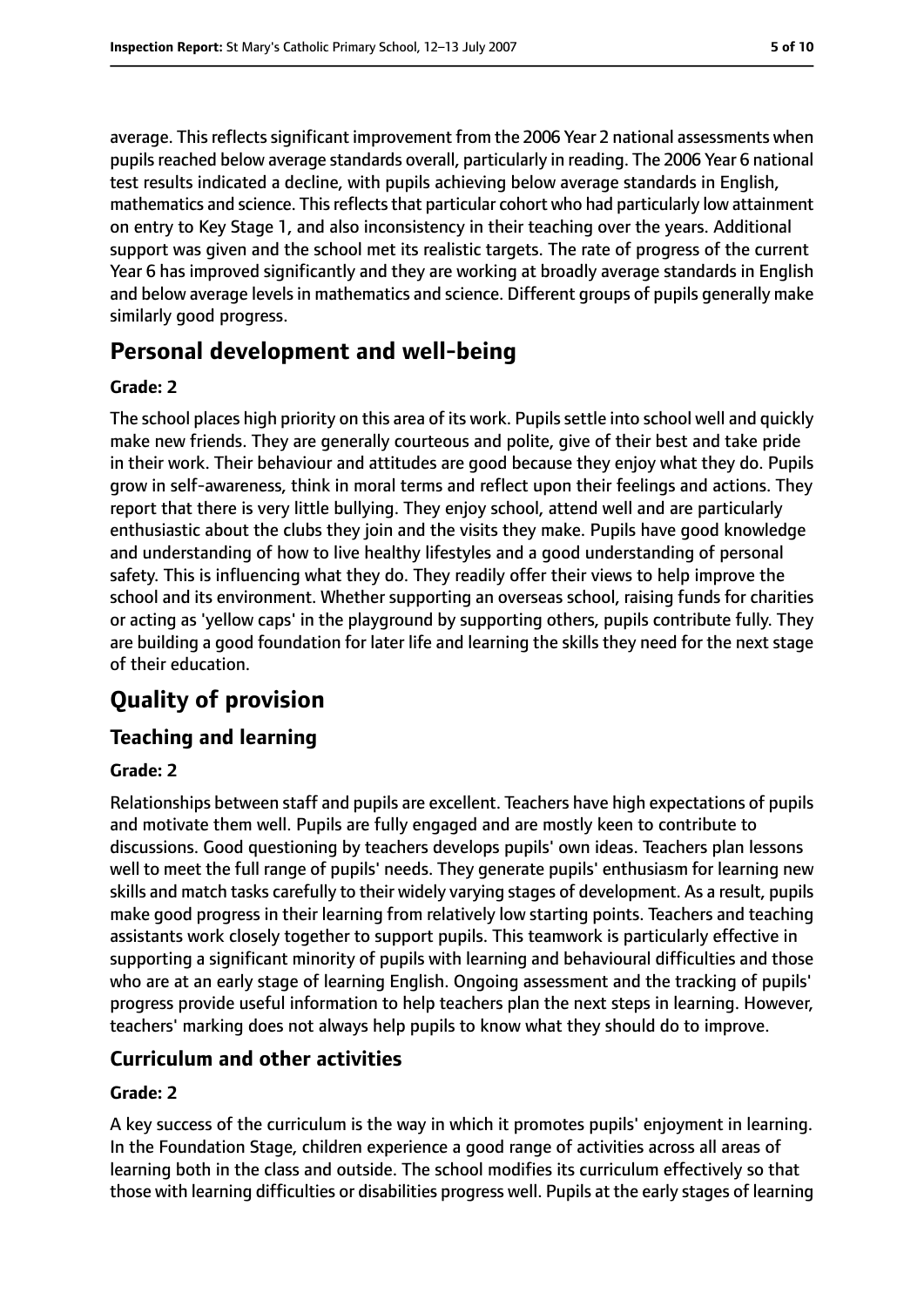English also make good progress because emphasisis placed on developing their communication skills and encouraging their involvement. Assemblies promote a strong sense of community within a very respectful ethos and the effective personal, social and health education programme has a significant impact on pupils' development. Special events and activities stimulate pupils' interest. They talk enthusiastically about these and their progress clearly benefits. Visits and visitors extend and enliven the curriculum. A very good range of after-school activities extends learning, and the oldest pupils benefit from a residential visit that enriches the curriculum and offers stimulating opportunities for personal challenge. French and Spanish lessons are also popular. Provision for ICT is sufficient but pupils have too little use of the computers to fully develop their skills. The accommodation is well cared for. The display of pupils' work enhances the school and helps to raise their self-esteem.

### **Care, guidance and support**

#### **Grade: 2**

Good levels of care, guidance and support help pupils to develop into confident and responsible young citizens. The school works well in partnership with a number of outside agencies to provide good support for vulnerable children and their families. Pupils with learning difficulties and disabilities receive good support so that they make good progress and their self-esteem is enhanced. Pupils who are at an early stage of learning English also receive good support. Any individuals who are not making enough progress are quickly identified and extra support is provided to help them catch up. Pupils receive good guidance about how to stay safe and lead healthy lives. Arrangements for safeguarding pupils are robust. In most subjects they have clear targets to aim for in order to reach the next stages in their learning. Staff are still developing this work and although initial findings are positive, the full effect is yet to be seen.

## **Leadership and management**

#### **Grade: 2**

The headteacher has a clear vision for the school and has been successful in sharing this with staff who, in turn, support him well. Good teamwork is evident and staff morale is high. Everyone is encouraged to take initiative and play their full part in developments. Senior managers and subject leaders respond enthusiastically and manage their areas of responsibility well. Staff are keen to improve their practice. There are good procedures for identifying what the school does well and what needs to be done next. Significant changes have been made to the quality of provision and these are key factors in the recent improvements in pupils' progress and achievement. The full effect of these developments is yet to be seen in Year 6 national test results. Governors do a good job and support the school well through their work in committee, visits to classes and talking with staff.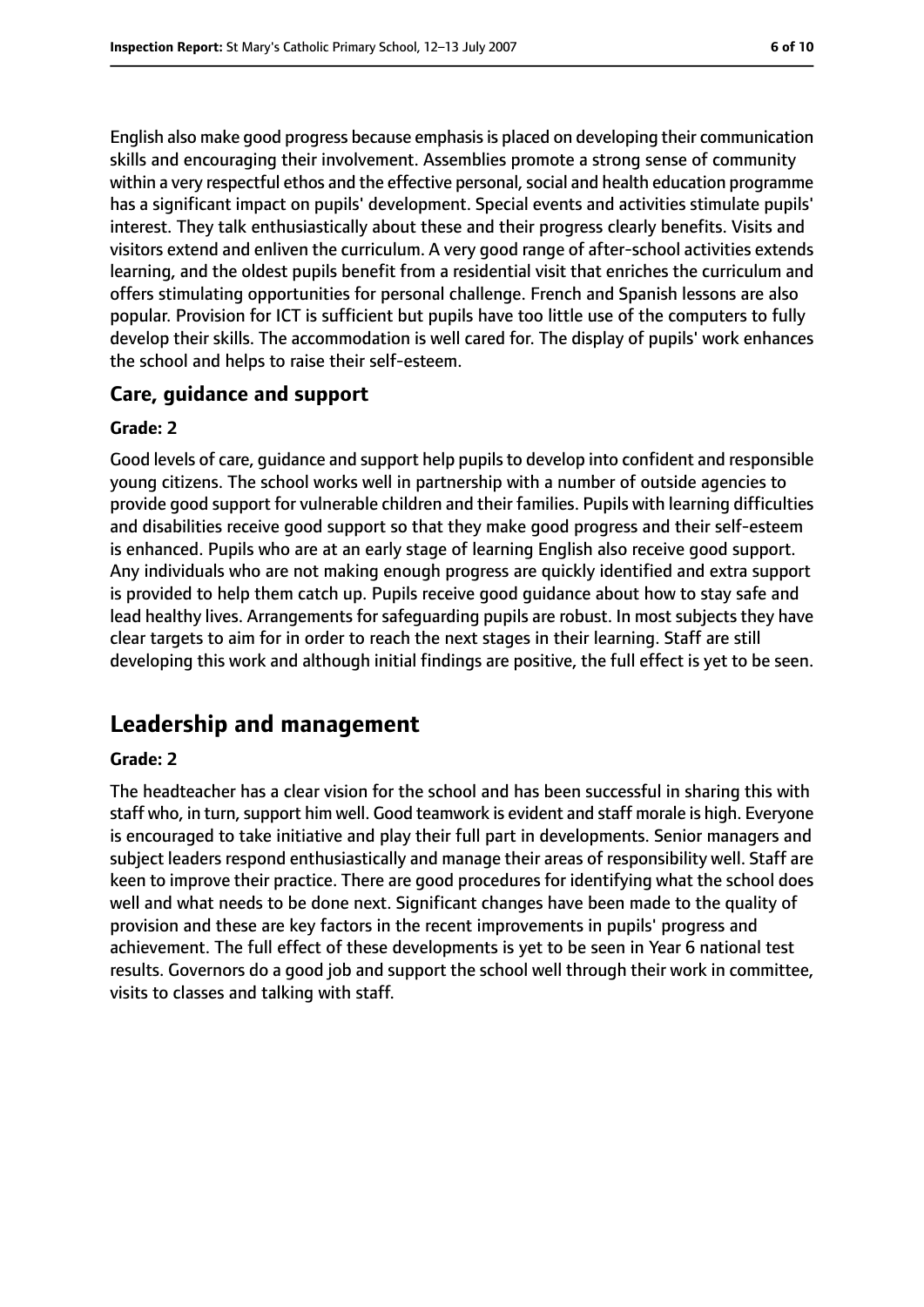**Any complaints about the inspection or the report should be made following the procedures set out in the guidance 'Complaints about school inspection', which is available from Ofsted's website: www.ofsted.gov.uk.**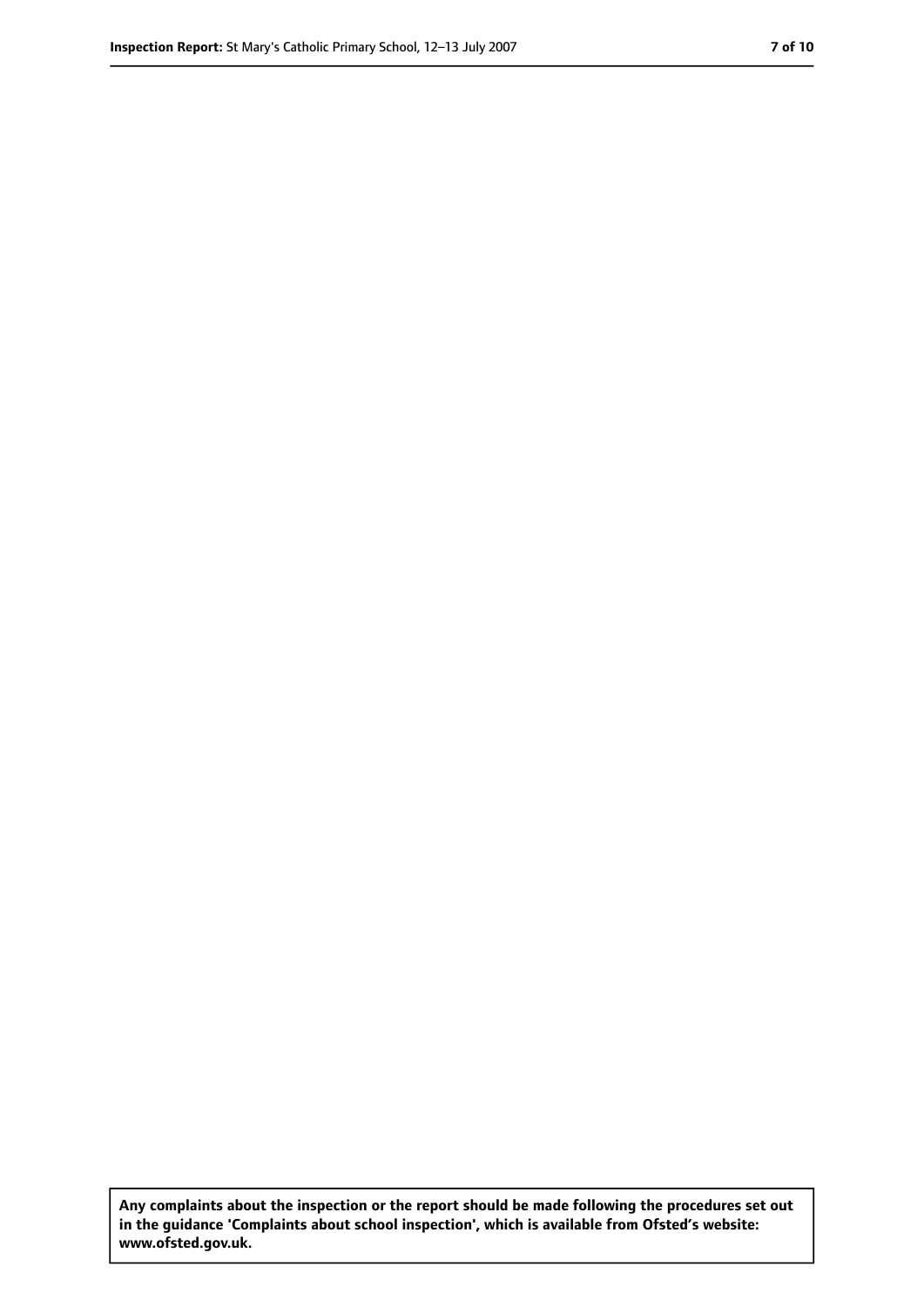#### **Annex A**

# **Inspection judgements**

| Key to judgements: grade 1 is outstanding, grade 2 good, grade 3 satisfactory, and grade 4 $\,$ | <b>School</b>  |
|-------------------------------------------------------------------------------------------------|----------------|
| inadequate                                                                                      | <b>Overall</b> |

## **Overall effectiveness**

| How effective, efficient and inclusive is the provision of education, integrated<br>care and any extended services in meeting the needs of learners? |     |
|------------------------------------------------------------------------------------------------------------------------------------------------------|-----|
| How well does the school work in partnership with others to promote learners'<br>well-being?                                                         |     |
| The quality and standards in the Foundation Stage                                                                                                    |     |
| The effectiveness of the school's self-evaluation                                                                                                    |     |
| The capacity to make any necessary improvements                                                                                                      |     |
| Effective steps have been taken to promote improvement since the last<br>inspection                                                                  | Yes |

## **Achievement and standards**

| How well do learners achieve?                                                                               |  |
|-------------------------------------------------------------------------------------------------------------|--|
| The standards <sup>1</sup> reached by learners                                                              |  |
| How well learners make progress, taking account of any significant variations between<br>groups of learners |  |
| How well learners with learning difficulties and disabilities make progress                                 |  |

## **Personal development and well-being**

| How good is the overall personal development and well-being of the<br>learners?                                  |  |
|------------------------------------------------------------------------------------------------------------------|--|
| The extent of learners' spiritual, moral, social and cultural development                                        |  |
| The behaviour of learners                                                                                        |  |
| The attendance of learners                                                                                       |  |
| How well learners enjoy their education                                                                          |  |
| The extent to which learners adopt safe practices                                                                |  |
| The extent to which learners adopt healthy lifestyles                                                            |  |
| The extent to which learners make a positive contribution to the community                                       |  |
| How well learners develop workplace and other skills that will contribute to<br>their future economic well-being |  |

## **The quality of provision**

| How effective are teaching and learning in meeting the full range of the<br>learners' needs?          |  |
|-------------------------------------------------------------------------------------------------------|--|
| How well do the curriculum and other activities meet the range of needs<br>and interests of learners? |  |
| How well are learners cared for, guided and supported?                                                |  |

 $^1$  Grade 1 - Exceptionally and consistently high; Grade 2 - Generally above average with none significantly below average; Grade 3 - Broadly average to below average; Grade 4 - Exceptionally low.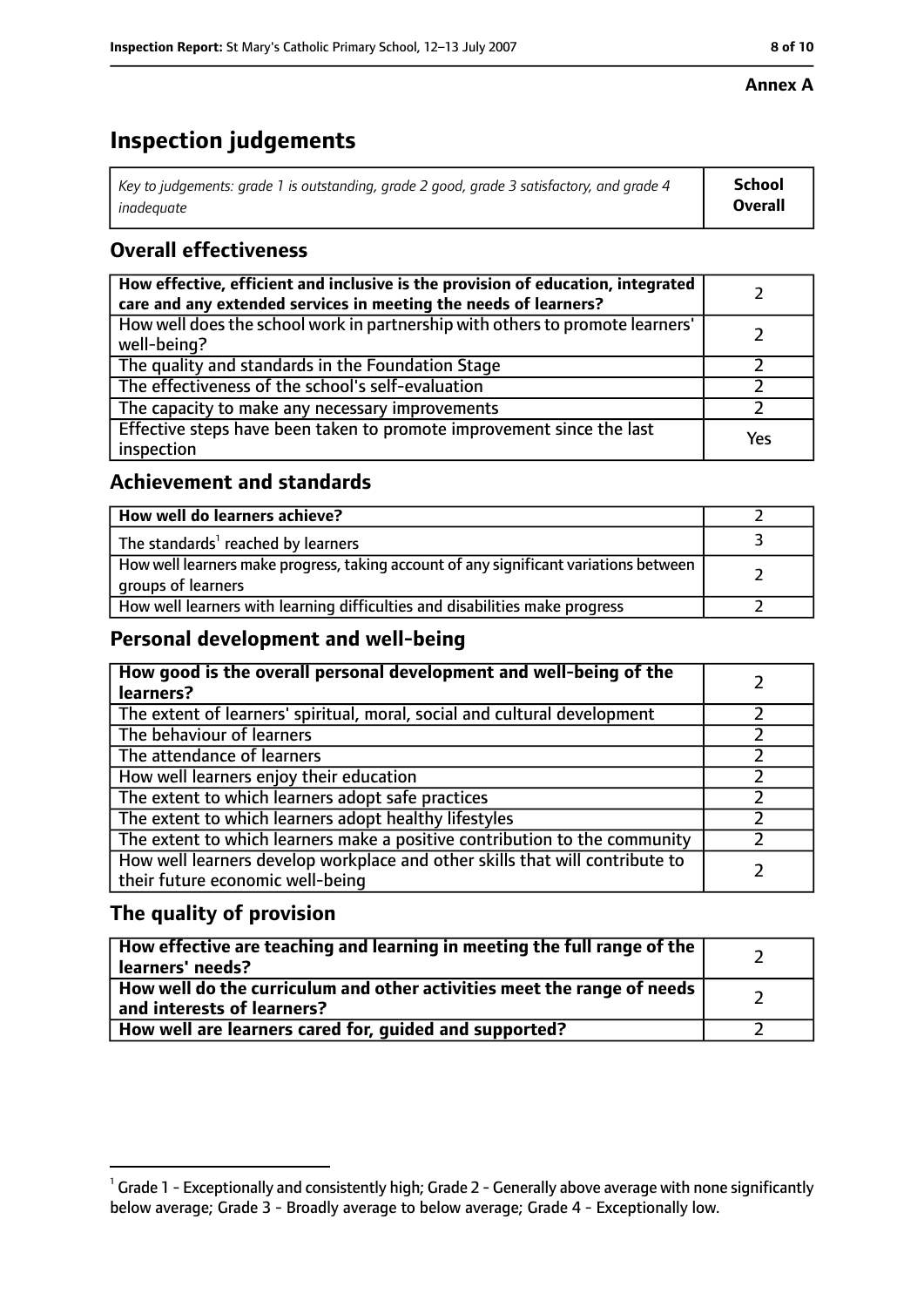# **Leadership and management**

| How effective are leadership and management in raising achievement<br>and supporting all learners?                                              |     |
|-------------------------------------------------------------------------------------------------------------------------------------------------|-----|
| How effectively leaders and managers at all levels set clear direction leading<br>to improvement and promote high quality of care and education |     |
| How effectively performance is monitored, evaluated and improved to meet<br>challenging targets                                                 |     |
| How well equality of opportunity is promoted and discrimination tackled so<br>that all learners achieve as well as they can                     |     |
| How effectively and efficiently resources, including staff, are deployed to<br>achieve value for money                                          | 7   |
| The extent to which governors and other supervisory boards discharge their<br>responsibilities                                                  | 7   |
| Do procedures for safequarding learners meet current government<br>requirements?                                                                | Yes |
| Does this school require special measures?                                                                                                      | No  |
| Does this school require a notice to improve?                                                                                                   | No  |